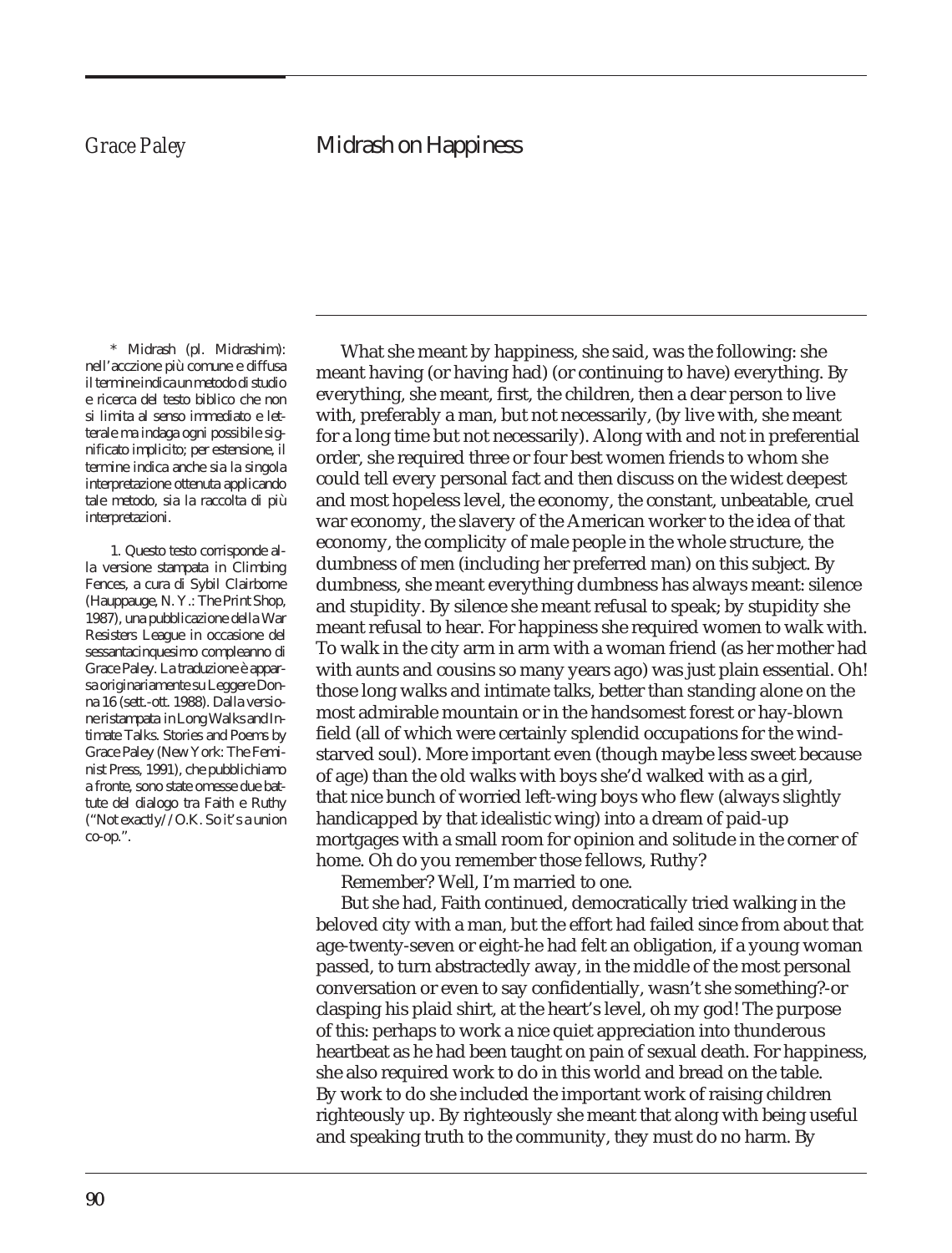## **Midrash\* sulla felicità**

Traduzione italiana di Liana Borghi

Cosa intendeva per felicità, disse, era questo: intendeva avere (o avere avuto) (o continuare ad avere) tutto. Per tutto intendeva prima i bambini, poi una persona cara con cui vivere, preferibilmente un uomo (per «con cui vivere» intendeva a lungo ma non era necessario fosse così). Inoltre, ma non in ordine di preferenza, voleva tre o quattro amiche del cuore a cui raccontare qualsiasi fatto suo personale e con cui discutere poi al livello più profondo e disperato di economia: l'economia di una guerra costante, invincibile, crudele, l'asservimento dell'operaio americano all'idea di quella economia, la complicità dei maschi nella struttura globale, l'ottusità degli uomini (incluso il suo uomo preferito) verso quest'argomento. Per ottusità intendeva tutto ciò che da sempre si intende per ottusità: silenzio e stupidità. Per silenzio intendeva il rifiuto di parlare; per stupidità intendeva il rifiuto di ascoltare. Per la felicità aveva bisogno di donne con cui passeggiare. Passeggiare in città a braccetto con una amica (come aveva fatto sua madre con zie e cugine tanti anni prima) era assolutamente essenziale. Oh! quelle lunghe passeggiate, quelle chiacchierate intime, meglio che starsene sola sulla montagna più stupenda o nella foresta più bella o in un campo odoroso di biade (certo occupazioni splendidissime per un'anima affamata di vento). Più importante persino (sebbene forse l'età le rendesse meno dolci) delle passeggiate fatte con i ragazzi quand'era giovane, con quel bel gruppo di ragazzi di sinistra, preoccupati, pronti a perdersi (per quanto frenati dall'idealismo) dietro al sogno concreto di una casa con il mutuo riscattato e una stanzetta per le opinioni e la solitudine. Oh, ti ricordi quei tipi, Ruthy?

Se me ne ricordo? Ne ho sposato uno.

Non esattamente.

Va bene, ho sposato una cooperativa sindacale.<sup>1</sup>

Ma ci aveva *provato*, democraticamente, proseguì Faith, a passeggiare nella sua amata città con un uomo, ma il tentativo era fallito dato che più o meno da quell'età – ventisette-ventott'anni – lui aveva sentito l'obbligo di girarsi distratto anche nel mezzo della conversazione più personale ogni volta che passava una ragazza, o addirittura di dire confidenzialmente, ha visto che roba? – oppure, strizzando la camicia scozzese all'altezza del cuore, oh dio mio! Lo scopo era forse quello di tramutare un apprezzamento tranquillo nel furioso batticuore che gli avevano insegnato pena la morte sessuale. Per la felicità, aveva inoltre bisogno di lavoro da fare nel mondo e di pane sulla tavola. Per lavoro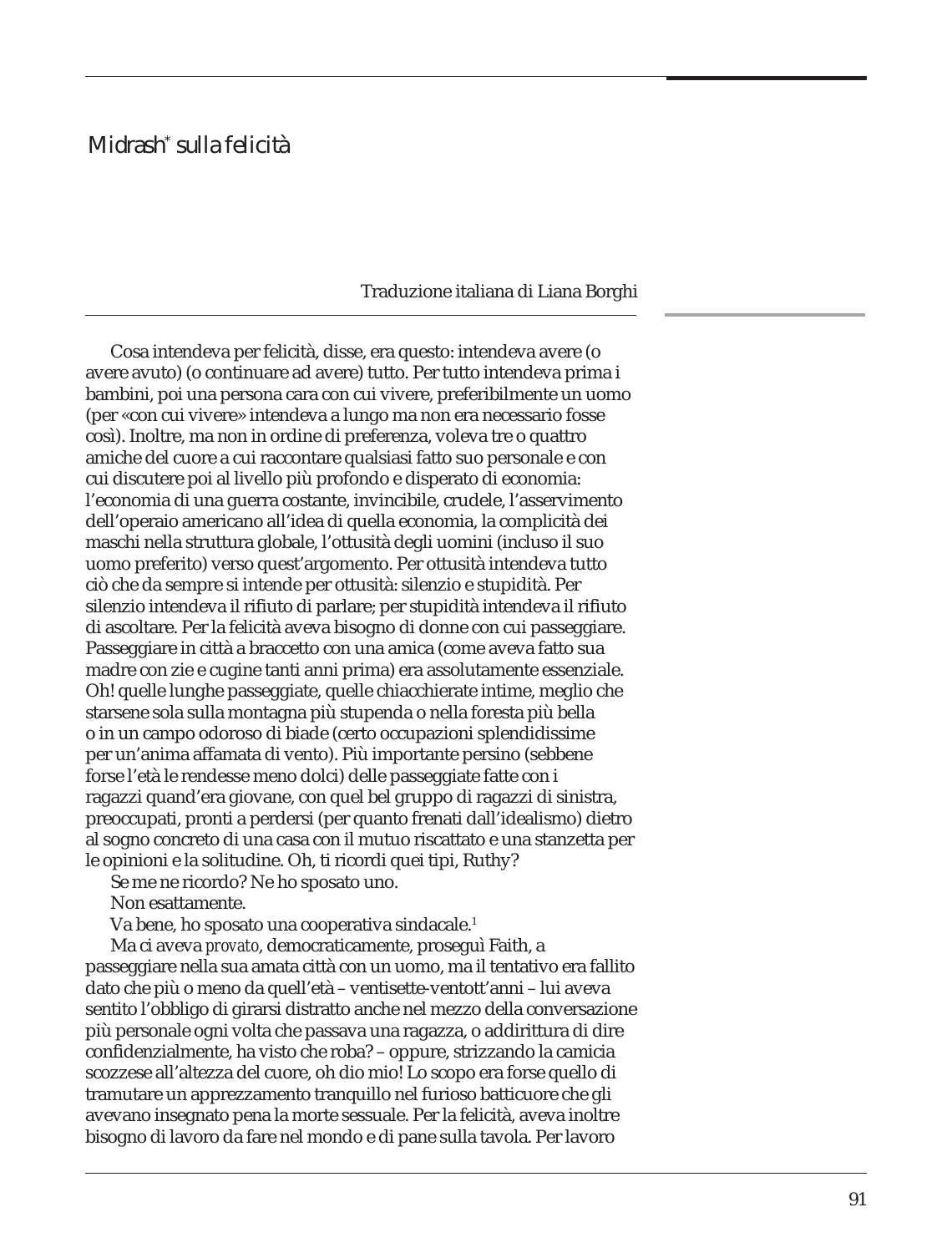harm she meant not only personal injury to the friend the lover the coworker the parent (the city the nation) but also the stranger; she meant particularly the stranger in all her or his difference, who, because we were strangers in Egypt, deserves special goodness for life or at least until the end of strangeness. By bread on the table, she meant no metaphor but truly bread as her father had ended every single meal with a hunk of bread. By hunk, she was describing one of the attributes of good bread.

Suddenly she felt she had left out a couple of things: Love. Oh yes, she said, for she was talking, talking all this time, to patient Ruth and they were walking for some reason in a neighborhood where she didn't know the children, the pizza places or the vegetable markets. It was early evening and she could see lovers walking along Riverside Park with their arms around one another, turning away from the sun which now sets among the new apartment houses of New Jersey, to kiss. Oh I forgot, she said, now that I notice, Ruthy I think I would die without love. By love she probably meant she would die without being in love. By in love she meant the acuteness of the heart at the sudden sight of a particular person or the way over a couple of years of interested friendship one is suddenly dunned by the lungs' longing for more and more breath in the presence of that friend, or nearly drowned to the knees by the salty spring that seems to beat for years on our vaginal shores. Not to omit all sorts of imaginings which assure great spiritual energy for months and when luck follows truth, years.

Oh sure, love. I think so too, sometimes, said Ruth, willing to hear Faith out since she had been watching the kissers too, but I'm really not so sure. Nowadays it seems like pride, I mean overweening pride, when you look at the children and think we don't have time to do much (by time Ruth meant both her personal time and the planet's time). When I read the papers and hear all this boom boom bellicosity, the guys out-daring each other, I see we have to change it all – the world – without killing it absolutely – without killing it, that'll be the trick the kids'll have to figure out. Until that begins, I don't understand happiness – what you mean by it.

Then Faith was ashamed to have wanted so much and so little all at the same time – to be so easily and personally satisfied in this terrible place, when everywhere vast public suffering rose in reeling waves from the round earth's nation-states – hung in the satellite-watched air and settled in no time at all inlo TV sets and newsrooms. It was all there. Look up and the news of halfway round the planet is falling on us all. So for all these conscientious and technical reasons, Faith was ashamed. It was clear that happiness could not be worthwhile, with so much conversation and so little revolutionary change. Of course, Faith said, I know all that. I do, but sometimes walking with a friend I forget the world.